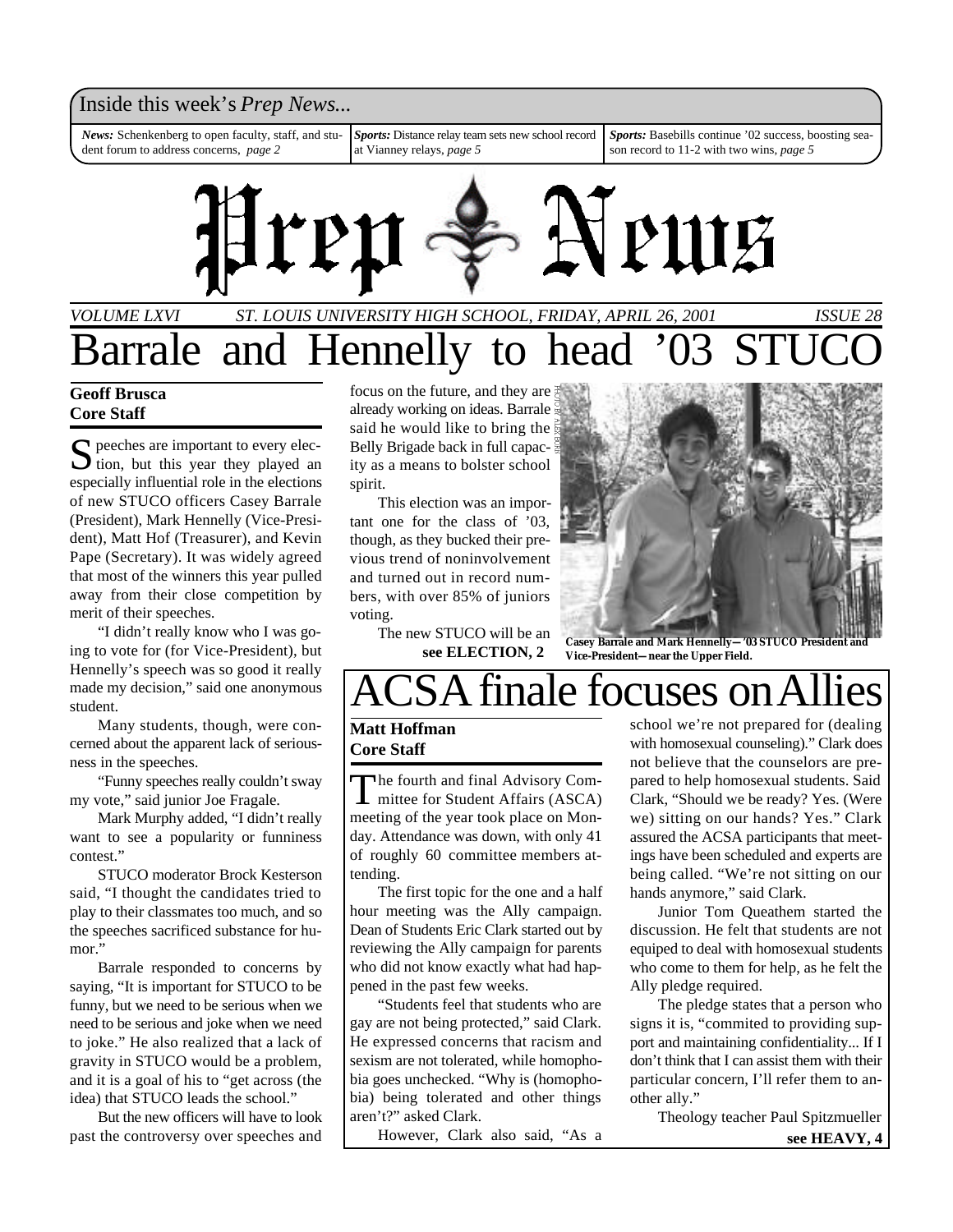## **News** April 26, 2002 Schenkenberg to meet with faculty, staff, students *This Monday's forum will provide sneak-peek at new principal*

### **Kevin Moore Sports Editor**

A Imost everyone knows that Dr. Mary<br>Schenkenberg will be the principal lmost everyone knows that Dr. Mary at St. Louis U. High next year. However, not as many students and staff members have gotten the chance to actually get to know Schenkenberg. She has decided to devote three days of her time next week in an effort to learn more about SLUH, its goals, and the students, faculty, and staff at the school.

On Monday, SLUH faculty and all staff members have the opportunity to talk to Schenkenberg in Ralph Huse's, S.J., office. They can discuss concerns for the upcoming year, what they believe should be preserved at SLUH, or anything else on their minds.

"As a new administrator, one of the most important things you can do is to listen before starting to formulate your own plans," said Dean of Academics Mark Michalski, who coordinated the times and places of Schenkenberg's visits.

"Dr. Schenkenberg is interested in learning about the school from all different viewpoints," continued Michalski. Indeed, Schenkenberg will be available to

COMMISIONER FINALS

*Religious Affairs* Dan Sinnet John Barnidge Joe Finney

*Sports* Dave Mahach Jeff Stewart

*Minority Affairs* Jason LaFlore Calvin Cajigal

*Social* Matt Arnold Chris Price

talk to all students Tuesday in the cafeteria.

"I've met so many members of the SLUH community already, but I want an opportunity to meet the students so I can get to know who they are and what they think about SLUH," explained

Schenkenberg. "I want to make sure I get a sense of the student body before I get involved as principal."

Schenkenberg sent a letter to all students in homeroom this morning regarding Tuesday. She will be available to get to know students in the cafeteria Tues-



**Principal Robert Bannister and Dr. Schenkenberg chat after she was named principal in December.**

day from 9:00 a.m. to 4:00 p.m. She plans to get to know as many students as possible, and she is particularly interested in hearing what people like about SLUH as well as what students believe should possibly be changed at SLUH in the future. "I

### would call it a listening session," she said.

Michalski emphasizes that a student need not sign up to be able to talk to Schenkenberg. "People should come in if they have anything specific to tell her, but also just to meet her and to talk informally with her about SLUH," he said. "Basi-

cally she plans to meet the students and see what they have to say about the school."

After meeting with faculty and staff Monday and students on Tuesday, Schenkenberg will meet with the Instructional Council—consisting of department heads and administrators—to learn more about how

each department plans to progress in the future.

Schenkenberg is optimistic about getting to know SLUH personnel better. "Often ideas come out of things like this that are very helpful," she said.

### ELECTION

#### (from 1)

experienced crew, with all of the members already heavily involved in SLUH and Barrale serving his third straight year



on STUCO. But the change from class officer to school President will still "be a huge change that will put me in the spotlight," said Barrale. Treasurer

Matt Hof remarked, "The guys I am work-

ing with are great

guys, and we are really going to do a good job together." Hof is hoping and planning for a great Bosnian drive next year, as well as some great school shirts.

Hennelly joked that "If (Barralle)'s

ever sick, just remember to look for me," but then waxed serious and promised, "I want to make next year the best year for everyone in our school."

Barrale then summed it up best for all the officers, say-

ing, "STUCO's really awesome and I'm really looking forward to it."



**Treasurer Matt Hof**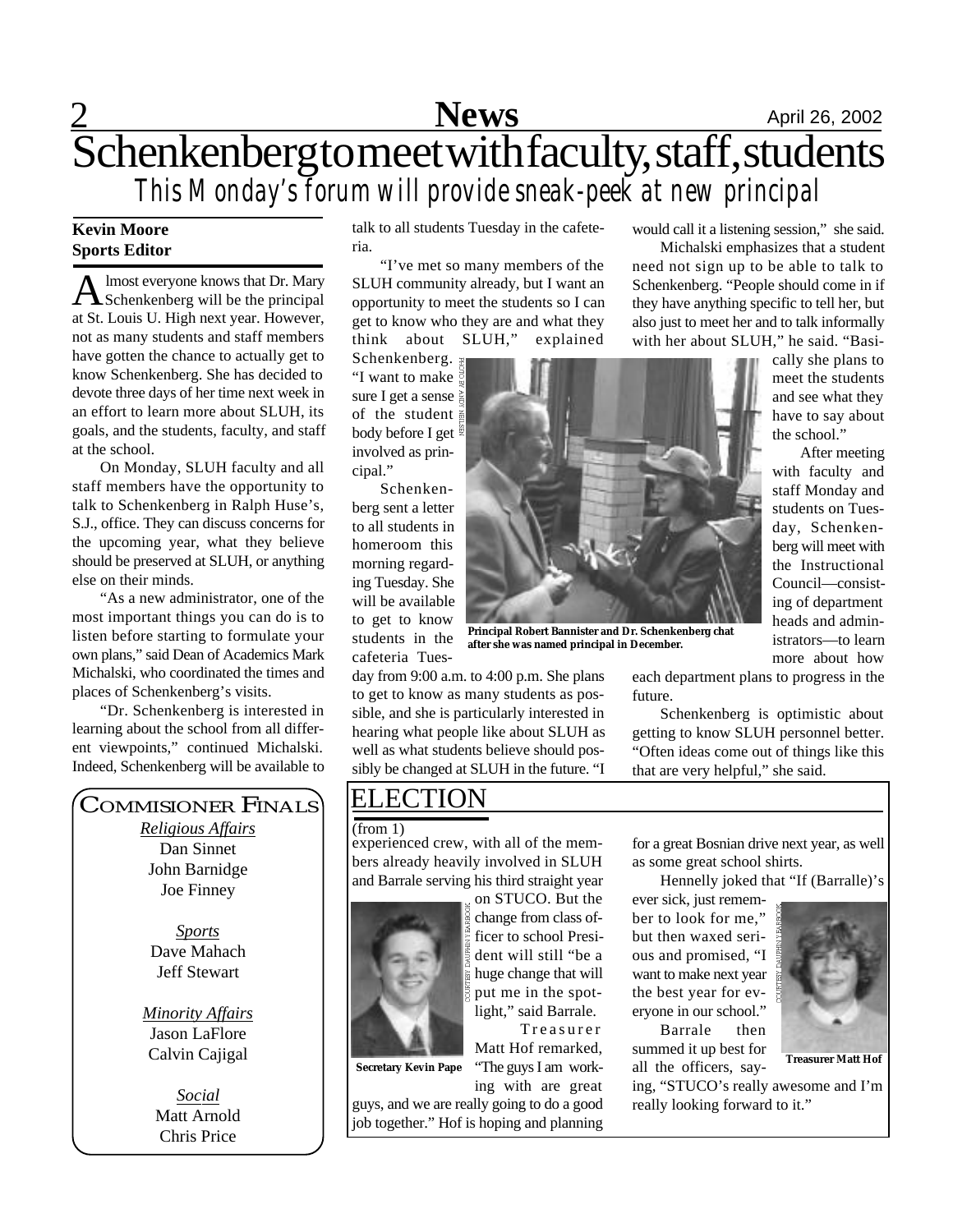### April 26, 2002 **News** 3 **News** Jazz Band, Chorus charm Rockies with song

### **Justin Luner Reporter**

A s part of SLUH's music program, s part of SLUH's music program, Varsity Chorus and Jazz Band III set off on its tour late in the afternoon of Wednesday, April 17. The group flew into Denver, Col., and then loaded its luggage and equipment onto a tour bus, which took them straight to Regis Jesuit High School. At the school, the musically-inclined Jr. Billikens met with the family that would be hosting their stay for the next two days. Beginning early the next morning, the two groups embarked on a whirlwind performance schedule, singing and swinging for four area grade schools and Regis in two days, before heading up into the Rocky Mountains for the weekend.

Thursday and Friday, the two groups traveled to four inner city grade schools. These schools, part of the Denver Archdiocese's Catholic Schools in Urban Neighborhoods, or SUN, program, serve

the children who live in the inner Denver neighborhoods. These schools—Annunciation Grade School, La Escuela de Guadalupe, St. Catherine of Siena Grade School, and Guardian Angels—all warmly

welcomed their St. Louis guests and sat attentively as first the  $\frac{1}{2}$ chorus and then the jazz band performed for the children.

The chorus, led by Joseph Koestner, performed a number of songs, including "Seven Bridges Road," "Lift a Glass to Friendship," a



**Eirik Cheverud solos on the tenor sax as junior Joe Gilfoil waits with his trumpet. Both are two-year Jazz III veterans.**

Hebrew song named "Zemerlach," an African song entitled "Mangwani," "Seize the Day" from the Disney movie *Newsies*,

noted Koestner. During the performance, the Regis students sat entranced, erupting **see KIND OF BLUE, 11**

and West Side Story's "Somewhere." The jazz band, under the direction of Bryan Mueller, performed "Stella by Starlight," "Ran Kan Kan," "Papa's Got a Brand

Blues," and oth-

Thursday afternoon, the SLUH students returned to Regis, where they put on a show for the Regis student body. The chorus received the opportunity to sit in on one of the Regis chorus' rehearsals. "They were very good,"

ers.

## aesarbills rock Columbia, Certamen *MOJCL convention sees costumes, classical solidarity*

### **Patrick Stephens Reporter**

Lee McConaghy, Mark Tychoast Saturday, Latin teachers Mary nievich, and Ralph Houlihan, S.J., accompanied 22 Latin scholars and seven fans to the Missouri State Latin Convention at Columbia-Hickman High School. The team of Jr. Bills committed much of its Saturday, from 7:15 a.m. to 7:15 p.m., to Latin.

If you've been listening to announcements this year, you've surely heard calls for the Dream Teams to congregate in Room M216 during activity period. They met once a week for the first semester, but they upped their attendance to twice a week during the third quarter.

Their dedication paid off as the freshman and sophomore teams captured first place, winning by huge margins. The varsity team (comprised of juniors and seniors), led by Mike Ziegler, Joe Griffey, Jon Britt, and Nick Winker, came in a close second to Pembroke. McConaghy noted that both teams "did a lot of reading on their own, which helped them be successful."

The Certamen (Latin for "contest") took place in a Jeopardy-type format, with anyone from the team able to ring in at any time to answer a question. Sixteen schools participated in each grade level, using a four-round bracket system. Fifteen tossup questions were asked, five on grammar, five on history and culture, and five on mythology. Each one was worth ten points, and if the individual player got the question right, two bonus questions worth five points each were awarded for the whole team to answer.

"Being successful required a combination of knowledge and quickness," said McConaghy.

The teams reveled in their success as McConaghy praised them afterwards, say-

ing, "They did a superlative job in preparing carefully," and were "finely-tuned instruments of Latin knowledge." One sophomore was so grateful for the guidance of his teacher that he created a Magistra (McConaghy's alias, which means "teacher" in Latin) standard to be brought instead of the usual Billiken Standard displayed at the Latin Convention.

But Certamen was just a small part of a big weekend at the Missouri Junior Classical League State Convention. There were costumes, artwork, sculptures, paintings, and chess contests, as well as a lecture on the Latin roots of the alphabet and a showing of the movie *O Brother, Where Art Thou?*

In addition to the two first-place trophies and one second-place award, SLUH took home eleven individual medals from the state Latin tests taken in March covering such areas as mythology, history and culture, derivatives, reading comprehension, and grammar.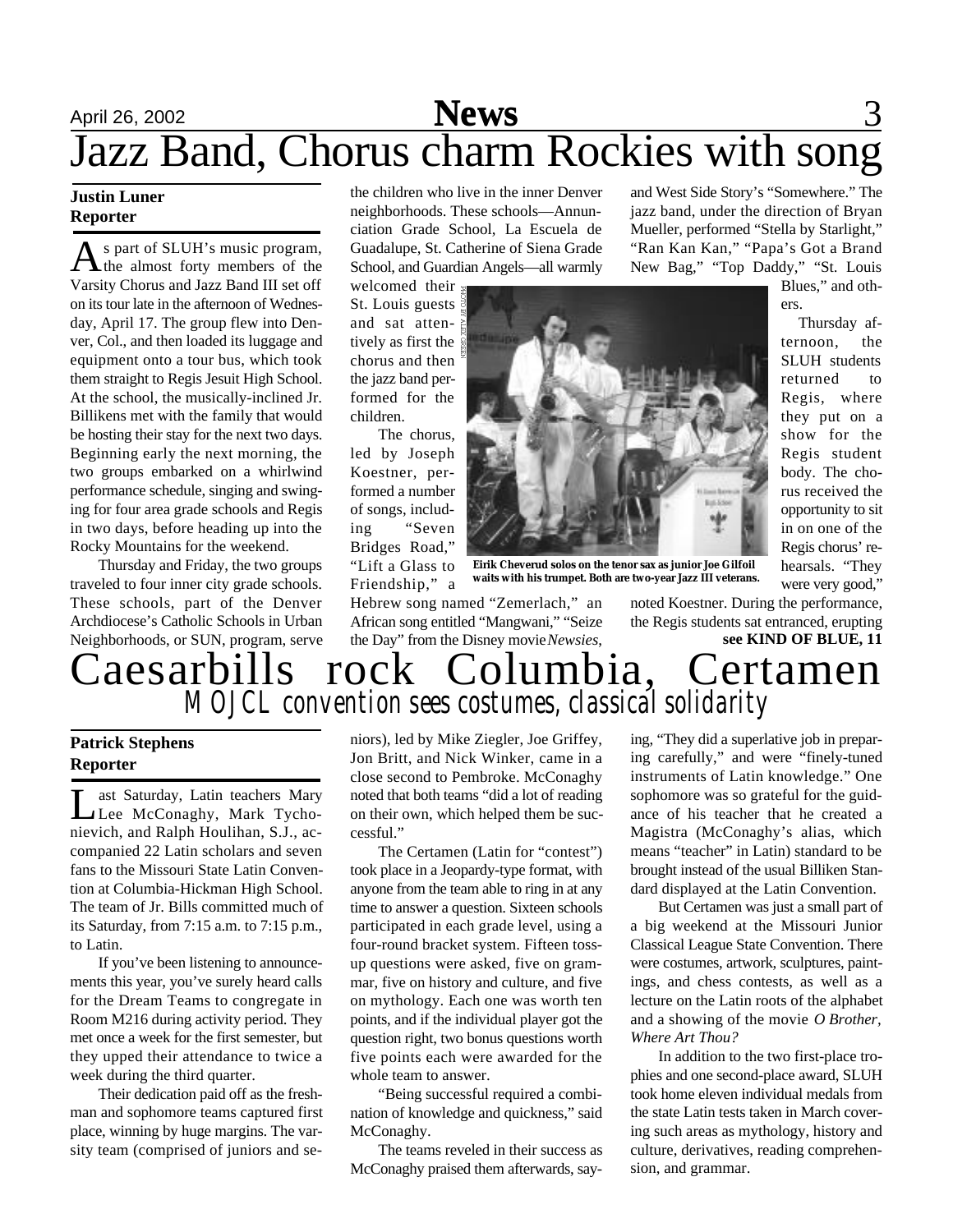## 4 **News** April 26, 2002 HEAV

#### (from 1)

felt that the pledge did not require an ally to counsel anybody. "I think where Ally is coming from is having a dialogue and having a listening ear," said Spitzmueller, "It's not the answers you offer, but the listening ear you provide."

However, many attendees felt the pledge was ambiguous. "I didn't think it was that clear about condoning the action," said senior Sam Clemens, who also felt that students who did not sign the pledge were seen as homophobes.

Many students at the meeting felt that the Ally campaign created an unnecesary separation between students who signed the pledge and students who did not. Some students who did not sign the pledge felt Ally members looked down on them. Clark cited an incident when a student came into his office crying because he had been called a bigot for refusing to sign the pledge.

Sophomore Ryan Cullen disagreed with the system of people wearing buttons after they sign the pledge. "I don't see why we have to put a tag on. Why can't the whole school be a safe zone?" he said.

Much of the controversy stemmed from the materials given out to students who signed the pledge. Some students claimed they were not allowed to read the handouts until they signed the pledge. "They wouldn't let me read about what Ally was until I signed my name," said junior Jon Boland.

In addition, Ally campaign members put up signs around the school without Clark's signature, which is required on all signs hung around the school.

Ralph Houlihan, S.J., revealed that some of the materials, which were handed out by the Ally campaign, were from websites that supported homosexual sex. "There's a gay agenda out there," said Houlihan.

Houlihan felt that the students who started the Ally campaign simply got the pot boiling, then left the administration to deal with all of the problems. "Who's taking the heat?" said Houlihan. "This is an old tactic," he explained. "Create controversy, sit back, let the administration take the blame."

Houlihan thought that the administration had been very tolerant about the process. "This is a very complicated issue," said Houlihan regarding the administration's decision to stop the Ally campaign. "We have to know where we stand and have good reasons."

Linda Howenstein felt that students should trust in the faculty. "As a parent, I'm totally committed to the administration and faculty, that they are guiding our boys," she said.

However, some students were not convinced that the administration did the right thing by stopping the Ally campaign. "I don't know where a school stands in telling people what they can or can't experience," said junior Dan Riley.

All of the attendees agreed that negative language regarding homosexuals should not be tolerated. "There are two words that begin with 'F' that shouldn't be used in this school. 'Fag' is the second one," said Houlihan.

Almost everyone agreed that talking about the issue of homosexuality represents a step forward. Riley said, "The real intent was to get people talking about the issues, getting it out there."

However, committee member Maureen Mahach felt that sexuality should be a private matter. "I subscribe to the 'don't ask, don't tell' philosophy," said Mahach.

Clark called the discussion after a little over an hour, saying, "We're a family, and one can't do it without the other. We have to make a decision and hopefully move in the right direction."

The rest of the discussion was spent on after-prom activity. Clark cited the situation in 1998 where students could sign up for a lock-in after the prom to prevent drinking, drug use, and sex. "The purpose was to keep the young men out of trouble," said Clark. Clark proposed doing some kind of lock-in after this year's prom. "I think it's a great idea, great intentions," said Clark.

Most attendees agreed it was a good idea in theory. "I think we have to come **see RAP, 8**

## WOMEN'S ISSUE FORUM DISCUSSES FEMALE FACULTY ISSUES AT SLUH

### **Brian Kane Core Staff**

The Women's Issues Forum extended<br>an invitation to the entire St. Louis U. he Women's Issues Forum extended High faculty to meet before the late start school day on Friday, April 12.

The group originally had a meeting in November of this school year for the female faculty, who met to discuss gender issues, harrassment towards female faculty, and student attitudes toward both. Last Friday's meeting was a chance to bring in the viewpoints of the entire faculty on these issues. Over 30 faculty members attended the meeting, many of whom spoke about their experiences and/or opinions during the meeting.

Pride called the meetings "a beginning discussion" of the issues the female faculty face. "It's really a question of respect," she added. Pride expressed hopes that future SLUH principal Mary Schenkenberg would be open to input over the next year.

One problem discussed at the meetings was the fact that the punishment for harrasment against a female faculty member does not always fit the crime. However, identifying problems was not the focus of the meeting. "We concentrated mainly on finding solutions," said Spanish teacher Myriam Aliste.

The Forum will be looking for ways to deal with these issues in the future. Pride stressed student awareness as a step in dealing with the issues. "We need to educate," echoed Aliste.

Pride also emphasized the importance of student input in regards to these issues.

Due to the fast-approaching end to the school year, it is doubtful that another meeting will take place this year. However, Pride hopes these issues will be on the agenda next school year.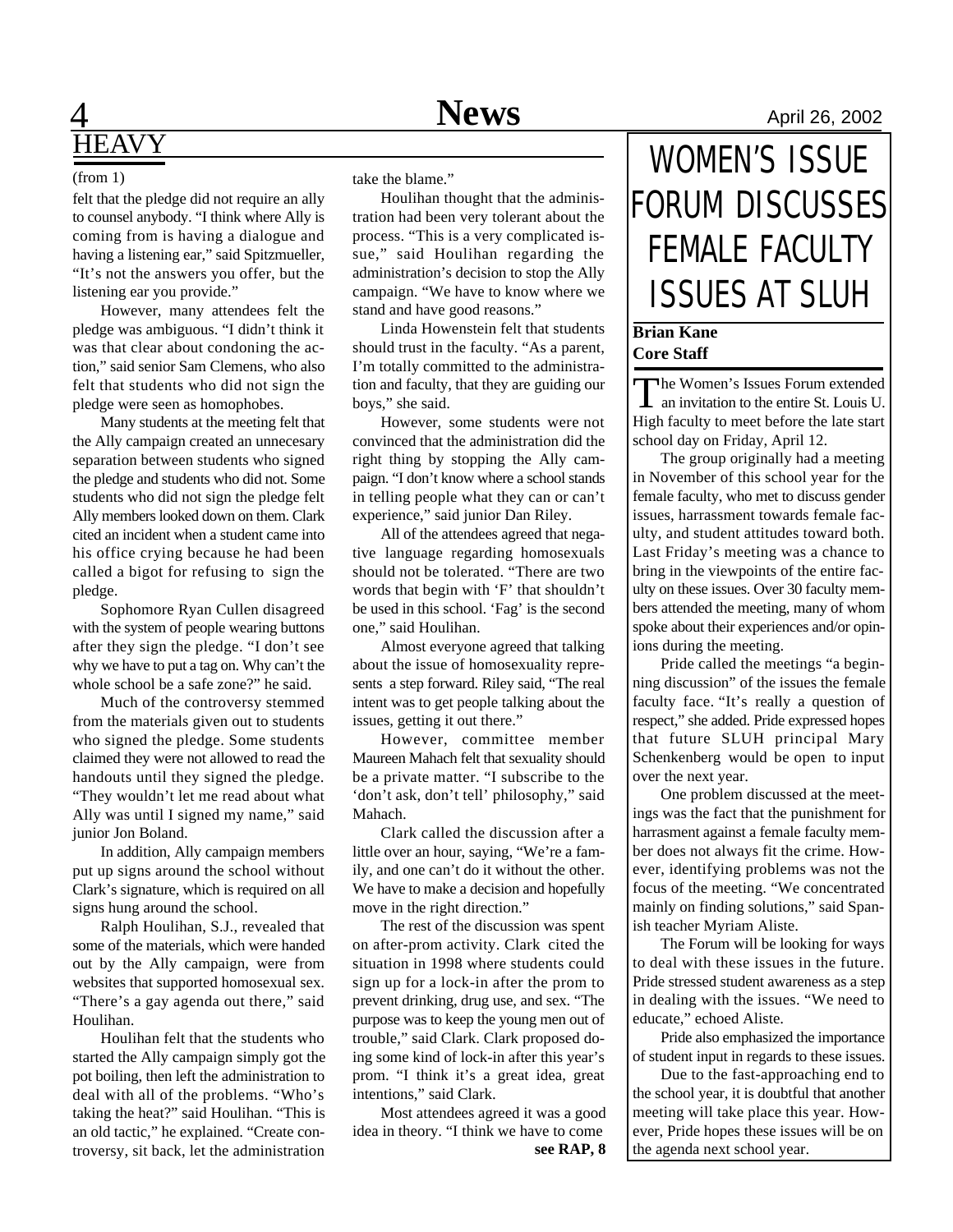### April 26, 2002 **Sports** 5 **Sports** Tracksters swipe second at Ladue, break records

### **Brian Gilmore Reporter**

**H** ot on the heels of their first place<br>performance at All-Catholic on the ot on the heels of their first place 9th and 10th, the Track&Field-Bills ventured west to Ladue Horton Watkins High School last Thursday to try to continue their winning ways in the Ladue Invitational.

Scoring 60.5 points, the Jr. Bills finished second among the 17 teams, behind only defending meet champion CBC's 72 points.

Running first on the day, the 4 x 800 meter team continued to impress, further establishing themselves among the top such teams in the area. Made up of Andrew Linhares, Pat Leinauer, Peter Schaefer, and Tom O'Brien, the squad broke the tape in a meet-record time of 8:16.23, defeating second place Parkway Central by more than 16 seconds.

Going without the aid of his speedy

teammates, Schaefer later won the open 800-meter, running a personal best 1:58.4 to take the gold. Not to be overlooked, Schaefer defeated Rockwood Summit's

Kevin Domian, an all-state 800 meter athlete last season, in the race.

O'Brien was the other doublegold medal winner on the day, winning the 1600 meter run in a modest 4:30.1 to keep his unde-

feated 1600-meter season intact. Running his first 1600 race of the season, senior John Parr finished second behind O'Brien in 4:34. Parr led for much of the way, but O'Brien unleashed a 60-second final lap to take the win, an amazing feat that very few high school runners are able to do.



**Reid Heidenry (center) clears 6'2" at Ladue.**

Reid Heidenry continued his highflying ways in the high jump, soaring over the 6'2" bar to defeat his nearest challengers. In the 3200-meter run, Leinauer picked

up his teammate Parr, who was forced to drop out of the race due to a nasty blister. Parr finished third in a solid time of 10:07.52.

In the shot put, Bob Kaestner took home a fourth place medal with a throw of 43'04.75". Rounding out the

in the 200-meter dash (6th, 23.44) and Brian Gilmore in both the 110-meter high (6th,16.5) and 300-meter intermediate hurdles (T6th, 42.8). **see GUMP, 9**

## asebills pick up two more Ws, improve to  $11$ -2

### **John Stewart Reporter**

The varsity Basebills were once again<br>scheduled for a busy week of basehe varsity Basebills were once again ball, but Mother Nature altered their plans as torrential downpours cancelled three more games. The Jr. Bills, however, were able to see some action against the Roosevelt Rough Riders and the CBC Cadets in the past seven days, and both games proved to be successful for the U. High.

The Rough Riders were looking for redemption from the 16-0 bombardment they suffered at the hands of the Jr. Bills in the first week of the season. The Basebills played host to Roosevelt as the Jr. Bills "junior varsity" squad gave the Rough Riders a similar fate to the one they saw in late March, winning 11-1 in a five inning affair.

The Jr. Bills wasted no time in showing who was the better team as they jumped to an early 6-0 lead before Roosevelt registered the first out. Jumping out to

early leads is becoming one of the team's trademarks, as they have scored first in eleven of their thirteen games.

"Good things happen when you get up early," echoed Nomar Garciapara lookalike Eric Enright. "It's great to get Ty and the other guys some support early on because we know other teams are gonna come out hitting."

The offensive attack was sparked by a clutch two-run triple by freshman Ryan Morgan and two RBI singles by fellow freshman Brandon Beal. Also adding to the attack was junior center fielder Nate McMahill, who smoked a liner into left field that one-hopped the wall and scored one run.

The underclassmen pitching trio of Jeff Milles, Tony Sneed, and Rico Bertucci dominated opposing hitters as they struck out seven while only allowing five hits in as many innings.

The impressive win led the Jr. Bills into the well-anticipated matchup against longtime MCC rival CBC.

The two squads met on a picturesque

spring afternoon at Wash U. Arguably the two best pitchers in the MCC, junior Tyler Faulstich for the Basebills and Joe Hallahan for the Cadets, battled each other for seven innings as the Jr. Bills edged out a pesky CBC crew for a 7-6 victory.

scoring for the Jr. Bills were Chris Carter

"I've been looking forward to this one for some time," said Faulstich. "We did a great job of getting hits when we needed to and (the defense helped) me out of tough situations."

The Jr. Bills got on the board first with a sacrifice fly off the bat of Jim Manning in the bottom of the second. The Cadets fought back in the third and fourth innings as they overtook the lead from the Basebills.

When the Jr. Bills came to bat in the bottom half of the fourth inning, they faced a 3-1 deficit, but that did not seem to alarm the experienced U. High squad. A leadoff double by Tony Aiazzi followed by a check-swing RBI single off the bat of junior Andy Hecht closed the gap to 2. The Jr. Bills were not done, however, as **see BACKWARDS K, 8**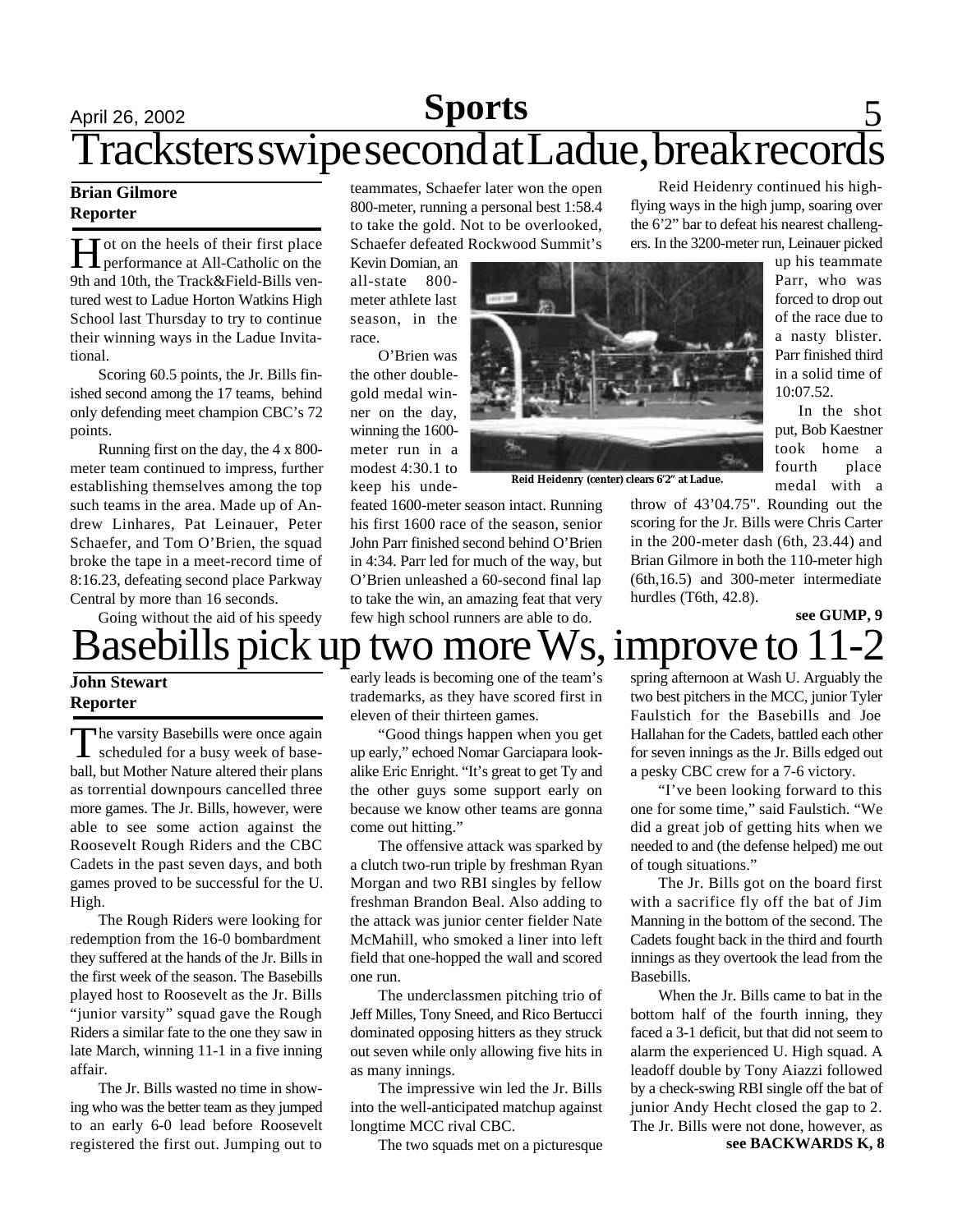## **Sports April 26, 2002**

Volleybills falter against DeSmet in Tourney

### **Brian Wacker Reporter**

6

In one of the most physically<br>demanding schedules this side of the n one of the most physically AB Calculus workload, the varsity volleyball team completed a 6-day, 9-match stretch with a disappointing loss to DeSmet in the finals of the Parkway Central Invitational Saturday.

After their biggest win of their careers last Wednesday against Vianney, the LessThanEnthusedBills headed out to Chaminade, trying to avoid a let-down. But, as nature would have it, the MalibuSandsBills came out sluggish. Before they knew it, they were trailing 11-1 in the first game against a team they annihilated earlier this year. Coach Paul Scovill called a timeout to light a spark under the lackluster team. They fought valiantly to bring the score to 14-12 and were in position to score again. Unfortunately, a phantom "screen" was called by the referee, awarding the serve to Chaminade, who proceeded to win the first game. "I've never seen such a terrible call in my life," remarked sophomore Andy Halaz. "I think (the ref) was out to get us."

Down 1-0, the Jr. Bills finally got their act together. They pounded the Red Devils with thunderous kills and death-defying blocks in the second game to bring the score of the match to one game apiece. The tiebreaker was a little closer than most of the players would have wanted, letting Chaminade take a 9-8 lead at one point. But, the better team prevailed by reeling off seven straight points to silence the Chaminade faithful. "That definitely was not our best volleyball. We're lucky to come out of there with a win," said Scovill

after the game.

The next day, SLUH hosted Kirkwood. The game was never even close. SLUH came out spiking, easily winning the first game 15-2. The second game proved to be more of the same as SLUH rolled to a 15-4 win, ending the match. Coaches Scovill and Terry Quinn sent the boys home with one order, to get some rest for the tournament the next morning.

The WilsonBills seemed to have taken heed to the instructions of their coaches at the Parkway Invitational on Saturday. They breezed through pool play with easy wins against Fort Zumwalt West and Marquette. Pattonville offered the Jr. Bills a few road blocks, but SLUH gained the number one seed in the brackets by sweeping their division.

### Tennisbills upset Chaminade's Red Develis **see KNEE PADS, 7**

### **Joe Harvath Reporter**

This Tuesday, the SLUH tennis team<br>pulled off their biggest upset tof the his Tuesday, the SLUH tennis team season season. After suffering a disappointing loss to district foe Vianney just a week earlier, the Racquetbills went into Tuesday's match not really knowing what to expect. Up until their match against probable 1A-3A state champion Burroughs, the Chaminade tennis team had not yet lost a single set to a team from St. Louis. But under the leadership of juniors Suneal Menzies, Dan Costigan, Dan McDougell, and Chris Monti, the Jr. Bills were able to upset the overconfident Red Devils.

The match began with Chaminade brushing by SLUH's number one and two players, Joe Harvath and Pat Reich. But the quick defeat of Harvath and Reich was just about the only bright spot for the Devils'. Realizing that just about everyone had to win their match in order to pull off the upset, the rest of the TennisBills stepped it up a notch and won four of the last five matches in exciting fashion. Freshman Paul Eschenn who has filled the shoes of senior Pat Steinway exceptionally, continued his shocking success and blew right by

Chaminade's number four player, bringing the score to 2-1. Bringing the score to a tie was more of a daunting task, as another freshman, Jack Horgan split sets at number three singles. In the third set he came flying out to an early 5-1 lead and seemingly had the match put away, but Satan must have been watching and he g u i d e d Chaminade's number three, Ryan

Demetor, to a 6-5 lead. But this did not faze Horgan, and he came back to defeat his opponent in a tie breaker, tying the score at 2. In two more exciting matches, the teams of Costigan and Menzies, and McDougell and Monti, came through in the clutch to pull of victories, both in third set

tiebreakers.

Said Reich, "The match was the most important dual match of the year thus far for the Grier/Schmidt Bills, and it proved this year's team can do some major damage to the top teams in the area." They look to build on their success and have it flow over into the upcoming Belleville East tournament beginning Friday and going through Saturday. The

matches will be played at many different sites throughout the Metro-East.



**Junior Pat Reich prepares to return a volley.**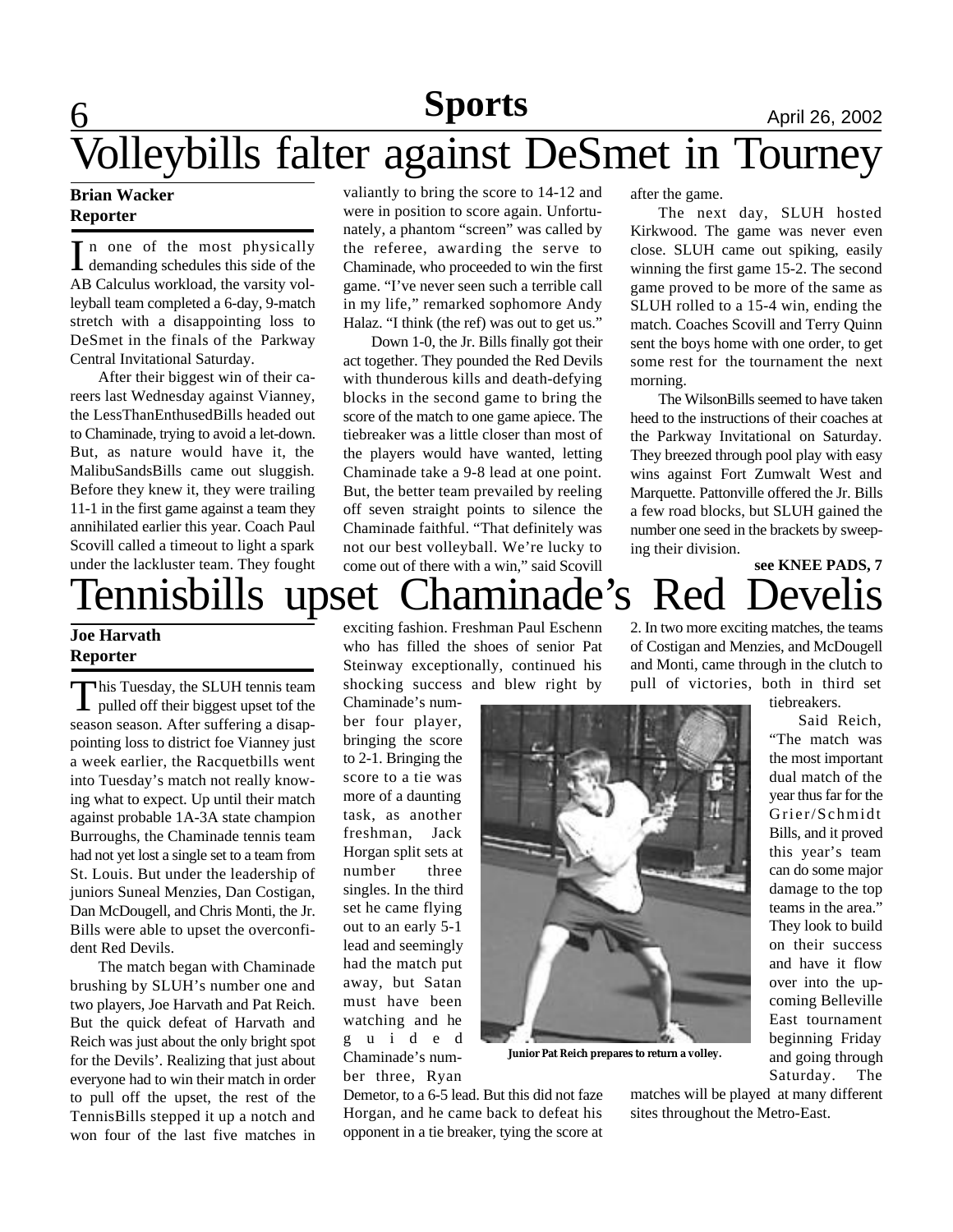# April 26, 2002 **Sports** 7 Cradlebills roar past two tough rival

### **Jim Fox Reporter**

This week the Lacrossebills played<br>two tough Catholic rivals in his week the Lacrossebills played Rockhurst and Vianney, and the Jr. Bills came out on top in both. The games included solid play from the Jr. Bills, as they defeated the talented Rockhurst Hawklets 4-2 last Saturday and the Golden Griffins of Vianney 15-4 on Tuesday.

After a rare and cherished day off last Friday, the SLUH lacrosse team reported to school Saturday morning at 5:15 to catch its bus to Rockhurst. Although they lost much sleep, the U. High team did not lose its focus or intensity, and the Jr. Bills played their best game of the year.

The game started out, as most of the games so far this year have, with a long SLUH possession. Awaiting their chance for the best shot possible, the Jr. Bills allowed few Rockhurst possessions in the SLUH box during the first quarter. Junior attackman Ryan Dugan was able to connect on one of the selective shots, and the first quarter ended with SLUH leading 1- 0.

In the second quarter the pace of the game changed quickly. Finding their way into the Brinebills' defensive end, the Hawklets' offense put the heat on, but the defense came through. Led by goalie Mike Lewis, who had .900 save percentage in

the game, the defense completely pinned down the Rockhurst offense, allowing them only one goal in each half.

On the offensive end of the field, the team was able to double the Rockhurst score. With attackmen Travis Dum and Matt Hof each

scoring a goal, and Dugan netting two, the attackmen took the lead. The middies also played an important role with possession and groundballs that kept the Rockhurst offense dormant.

J o h n Belgeri, a junior midfielder, was excited by SLUH's effort. "The defense played tremen-

dously," he said, "and the team's tenacity on groundballs was great."

After the Jr. Bills pulled off the victory, they were off to play their second game of the day against Shawnee Mission, another team in Kansas City. Unfortunately, just before halftime, with the J-

Bills up 3-0, the game was called because of lightning, and none of the stats counted.

On Tuesday, in the warm and sunny confines of the Compton-Drew field, the Warriorbills took on Vianney. SLUH showed its superiority early and often on

the offensive end. Hof's five points (two goals, three assists) led the team, but senior middie Nick Brescia and Dum also made their presence known with three goals each. The SLUH defense, anchored by Ben Zaegal in goal, also played well.

Coming off two big wins, the Laxbills play their biggest game of the year against Lafayette

**Nick Brescia cradles the ball in Tuesday's win over Vianney. Brescia scored three goals in the game.**

KNEE PADS

### (from 6)

SLUH drew a first round bye, so they had to wait to play their next opponent: 3A state champs Parkway North. The Boys in Blue were not fazed, however, as good passing and better killing paved the way for an easy 15-4, 15-8 win. This victory set up a date in the finals with archrival DeSmet.

Throughout the week, SLUH was again without U-17 National Champion John Thuet, who suffered from a mysterious illness. It hadn't really come to harm the Jr. Bills, until they faced DeSmet. Thuet's passing was sorely missed as DeSmet's towers that they call players

exploited the weakness, winning the first game 15-10. "We really missed Thuet," said senior captain Ryan Harris. "You could tell we were hurting without him."

SLUH fought back, however, overcoming mistakes to take the second game, forcing a tiebreaker. Points went back and forth during the third game, with the lead changing hands multiple times. But the exhausted and depleted team eventually succumbed to the Spartans, losing the tie breaker by a score of 15-11.

After a few days of rest, the GabiReeseBills strapped the shoes back on and made an old-fashioned southern road trip to Oakville on Wednesday. The

Tigers came in highly touted, having taken Vianney to a tie-breaker. But the rested and rejuvenated Jr. Bills, with a healthy Thuet playing in his home suburb, easily defeated the Tigers 15-3, 15-10.

tonight. The game is SLUH's only game in the stadium, and it is against their only real competition in the conference. The fun starts at six o'clock, so get all of your friends together, and see what SLUH la-

crosse is all about.

The varsity volleyball team faced a long and arduous task last week. Coming out of it with only one loss is nothing to be ashamed of, but the Volleybills aren't going to sit back and be content with it.

"We are good enough that we should win every game, regardless of schedule," said senior Kyle Banahan. "We still have our eyes on the prize though"—a state championship.

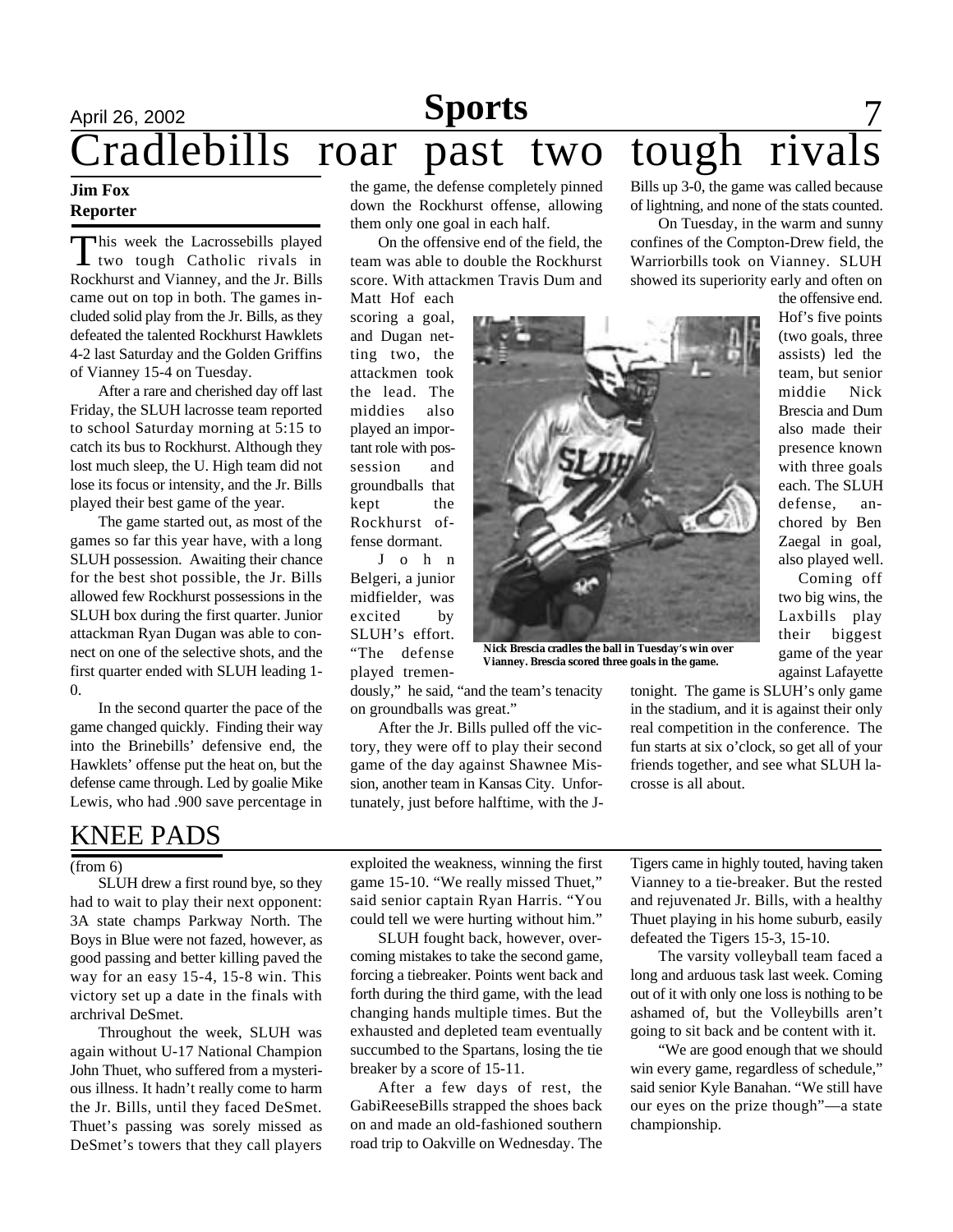## **8 Sports April 26, 2002** Francis Howell slips by Druids 13-10 *Druids fail to qualify for regional tourney because of loss*

### **Tim Piechowski Core Staff**

The Druids rugby team came out with<br>heart this past weekend, but they The Druids rugby team came out with simply could not overcome poor field conditions and multiple penalties in their bid for the MRFU tournament.

In the initial set-up of the tournament, a team would have to win its first game in order to move on to Regionals this weekend. After that, the second game would be a championship match, and another match would be played to determine who would take third place in the tournament.

The team opened up with a game against Francis Howell Saturday morning, where tensions were high from a small skirmish in the previous week. However, both teams played an extremely clean game, as the coaches of each team spoke to their players about how no fight-

### BACKWARDS K

#### (from 5)

they notched two more tallies to put them up 4-3 going into the fifth.

Unfortunately, the Cadets came back with three runs of their own, all unearned, to put them back on top 6-4.

The back and forth contest took another turn in the bottom of the fifth, as SLUH mounted another rally. A leadoff double by junior Pat Feeney started things off for the Jr. Bills. He would later score on an RBI base knock by John Beck that trimmed the lead to one.

The most interesting play occurred next when Hecht hit a looping pop up over the first baseman's head. The right fielder charged and collided with the first baseman, and the ball fell to the ground and squirted away from both players. In the meantime, while both fielders lay on the ground in a daze, Beck and Hecht trucked around the bases with Beck ending up at third and Hecht at second. The second baseman ran out to the right field

ing would be tolerated this week.

Howell came out quickly, scoring two first half tries against the Druids, making the score 10-0. Druid backs tried to get the ball moving for some long gains when they got the opportunity, but the ground proved a problem as standing water and mud slowed the team down and forced them to keep tight formations.

At the same time the Druids were trying to use their speed, Francis Howell was using sheer force from their large forwards to push the ball down the field. The Druids tried mightily in the half but simply could not get the ball in the try zone.

In the second half things improved greatly for the Druids, as they remembered the 25-5 victory they had had over Howell the previous week. Two quick scores by the team brought the score back to 10-10 and made the final minutes of the game tense as the ball went back and forth

down the field. Finally, though, the Druids were vanquished when, with little time remaining, the Druids were called for a hands-in penalty, and Francis Howell kicked for 3 points to take the game 13-10.

After the game, Druids back Mark Duvall, who had scored in the game said, "We played well, but we just ran out of time in the end."

After playing Francis Howell at 11:30, the Druids moved on to what initially they had thought was going to be a third place game with no real importance. However, only an hour before the game, coaches Derek Eicholz and Sue Walsh were informed of a little-known rule regarding the regional tournament which is to be held in Forest Park this weekend. If any Rugby Union from the region were not to send its full allotment of teams, a local team would take the place of the team that did not come to claim its spot. Therefore, **see RUG BURN, 9**

area to retrieve the ball, but the throw to the infield was errant, allowing Beck to score while sending Hecht to third. The official scoring of the play was a single and a two-base error that allowed Beck to score, tying the game at 6-6.

"That play was ridiculous," said a winded Beck. "I can't remember the last time I had to run that much."

Later in the inning, with two outs, junior Adam Twellman stepped into the box and delivered what proved to be as the game-winning hit for the Jr. Bills. Twellman hit a hard grounder that snuck underneath the glove of the second baseman and into centerfield for a single that scored Hecht.

Faulstich dominated in the final two frames as he completely overmatched the lowly Cadet hitters. He continuously got ahead of the batters, made them swing defensively at the plate, and forced them to flail at pitches they normally wouldn't go after.

"I was tiring down a little bit, but I was still able to hit my spots," said Faulstich. "We really wanted to come out on top, and I just tried my best to help us get there."

The impressive 7-6 victory leaves the Jr. Bills with an 11-2 record and should prove to fellow MCC foes that SLUH is not finished in the fight for the Metro Catholic Conference championship. The team is getting hot at the right time and should be a reckoning force in the final stretch of the season.

"This team has really come together," remarked Enright. "People were already doubting us in the early going, saying how we couldn't hit. Well, things are falling into place, and we've made believers out of ourselves and other area teams."

The team is scheduled for two very tough MCC games next week against Chaminade and DeSmet. Check the PN calendar for game times.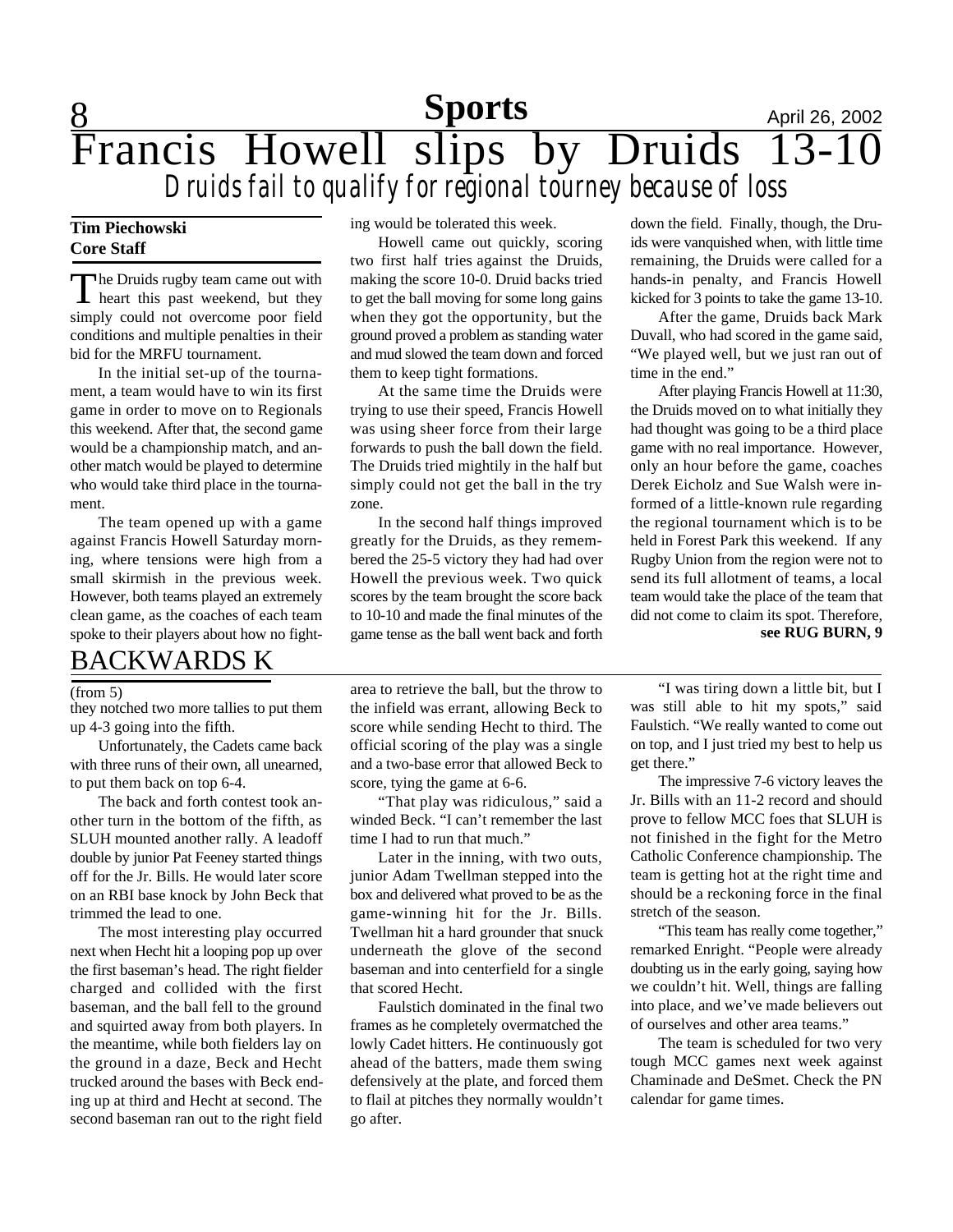## Golfers slice their way to 4th

### **Brian Slater Reporter**

Let Monday the Golfbills took the<br>
day off school to participate in the ast Monday the Golfbills took the MCC Championship. They headed out to Stonewolf looking to win the second big tournament of the year. Despite their best efforts, the Jr. Bills took a disappointing fourth place behind CBC, DeSmet, and Chaminade.

"It was disappointing that we didn't do better, but hopefully we are saving our best for Districts and State," said senior Andy Schumert.

The highlight of the day was senior Pat Robert, who shot a 76 and finished fifth overall. "It was great to place that well," commented Robert, "but I would have been happier if we could have won."

Robert was one of the two medalists for the team. The other was super sophomore Pat Neuner. Neuner finished in seventh place with a 76. "He has really stepped up this year as a sophomore to be a major part of the team," said Schumert.

Other scores for the Jr. Bills included seniors Andy Schumert and Joe Sharamitaro with 80 and 81, respectively, and juniors Mike Dougherty, 87, and Pat Ostapowicz, 88.

The Golfbills went out the next day looking for revenge against Vianney at Riverside. Robert again went low for SLUH, shooting a two-under par 32. Schumert came in with a

solid 35. Next was junior Mike Dougherty with 37, followed by senior Drew Philips and junior Zach Schmitt, who both shot 39.

"Our play was definitely better against Vianney, and hopefully we can play with a little more consistency the rest of the season," said Robert. With the win, the Jr. Bills improved their record to 6-1.

Next week the Golfbills will look to enter the state tournament when they travel to Persimmon Woods to play in Districts. They must place as one at the top two teams in order

to move on and have a

shot at t h e title.

## *Quote of the Week*

*"'But you don't understand,' said the white man's preacher,'There's a lot of good ways for a man to be wicked.'"*

*—Bob Dylan*

DRAWING BY DAVE DECIPEDA

### GUMP

(from 5)

On Monday and Tuesday at the Vianney Relays, the Tracksters rested much of their varsity lineup in preparation for the Clayton Invitational, giving many underclassmen the valuable experience of competing in a varsity environment. However, one JBill varsity relay traveled to Vianney with the sole intention of setting a new school record, a task that turned out to be successful.

The 4 x 1600 team of O'Brien, Leinauer, Schaefer, and Parr ran away from the rest of the field early to finish in 18:18.4, breaking the previous school record of 18:24.5 set at the same meet last season. O'Brien set the tone early, running a 4:23 to give the rest of the team a healthy lead, a lead the rest would only increase. "It feels great to have the record," said Parr, "and I hope this one lasts for a long time."

Tomorrow, the finals of the aforementioned Clayton Invitational take place, a meet where some of the strongest competition of the year is found. Thursday, some SLUH Tracksters went to Clayton to try to qualify for Saturday's finals. This meet will be a final measuring stick and warm-up before the team enters the postseason phase, starting with the MCC Championships next Thursday at Chaminade.

"There's gonna be such awesome competition at Clayton that they just might as well rename the high jump to the 'sky jump,'" foretold Heidenry.

As "Big O" guitarist, avid track fan, and overall sports enthusiast John Stewart noted, "Clayton is a pivotal meet. With the team on a roll in the past couple weeks, it'll give the boys one more chance to establish themselves among the best in the area, and who knows what can happen from there."

Races and field events at Clayton take place all day tomorrow, starting around 9:00 a.m and pushing into the late afternoon hours. Next Thursday is especially huge, with the varsity team attempting to secure the MCC crown. Check the *PN* calendar for times and info on that. Maps to Clayton are available at the switchboard.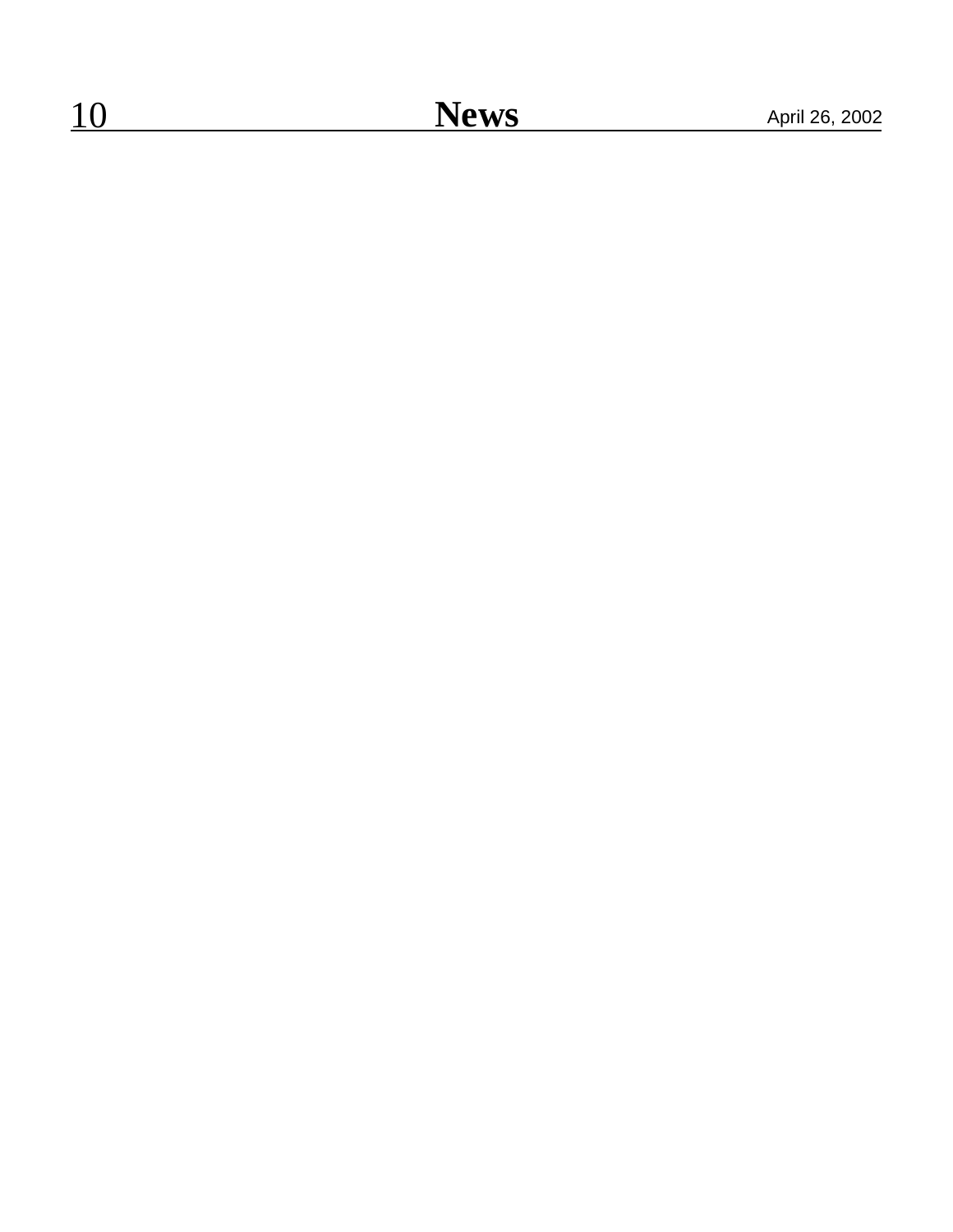## April 26, 2002 **Sports** 11 Lacrosse team beats rival Parkway West 11-2

### **Jim Fox Reporter**

A fter a long break from game play, the<br>Ir. Bills were back in action last fter a long break from game play, the Thursday. That afternoon, the Laxbills suited up to take on Parkway West at West, which is always a tough matchup. The J-Bills, however, were able to come through with an 11-2 victory.

The Lacrosse team understood the challenge it would be facing in the game. They had faced the Longhorns earlier in the preseason jamboree at soccer park and lost 3-2. Even though the jamboree is meaningless, the game still stood as a chance to see if it will be up against later in the season, and West left an impression with their defeat of SLUH. Couple that with the rust created by Spring Break, and Laxbills were in for a test.

The Jr. Bills came to play, though, and set an early tone. In the first quarter, the offense controlled possession and created opportunities. Juniors Jim Fox and Matt Hof each found the net, and the Jr. SHORT-SHORTS

### (from 9)

Coming off success at U-City, the track team eagerly anticipated the All-Catholic Meet, held on Tuesday and Wednesday at Vianney. By the time the two-day event concluded, SLUH scored 131 points, good enough for first place among the eleven participating schools. CBC was second with 117 points.

At All-Catholic, success was had in all areas of the meet, a well-rounded performance that was especially impressive.

Starting with the shortest distance, Chris Carter placed third in the 100-meter dash, crossing the line in 11.2 seconds. Peter Allen set a new personal best in the 110-meter hurdles, running a 16.2 to take fourth place. SLUH was strong in the 200 meter dash, with Josh Saleem taking second (23.2) and Carter third (23.4). The 4x100 team of Carter, Harvey, Tim Boyce, and Saleem finished second (44.2), being edged out by CBC in a photo finish. The 4x200 team of Harvey, Dan Heard, Boyce, and Saleem, took third with a time of 1:34.4. All totaled, the sprint team conBills jumped out to a 2-0 lead.

The Longhorns were unable to get anything going against the suffocating SLUH defense. Senior Dennis Burke led the way, completely shutting off his man. The strong defense also attacked ground balls with tenacity and fire, leading to many more offensive possessions.

In the second quarter, Junior attackman Travis Dum scored on an extra-man opportunity. Working the ball around gracefully, the man-up offense was able to swing the West defense out of position. Hof, working the ball from behind the cage, then found Dum wide-open on the left wing. Rearing back his stick, Dum torqued it around, ripping a laser to the goalie's off-stick side. The ball found its way just inside the post and wrapped the net back around the post from the outside with the ball still hanging in it. The shot was perfectly placed.

With the first half ending with the Jr. Bills ahead 3-1, SLUH looked to capitalize on their dominant play by pulling

away in the second half. The flood gates opened in the third quarter with goals from Seniors Nick Brescia and Dan Hopmann. Not looking back, Fox, Hof, and Hopmann each added their second goal. Junior Ryan Dugan led the distancing effort with three crucial goals, and by the end of the game, the Laxbills found themselves ahead 11-2.

After the game, junior attackman Tim Branch was "very impressed with the offensive effort." Branch was especially awed by Hof. "He is so good with his quickness, speed, and accuracy," said Branch. "He puts the ball in the perfect spot."

The Jr. Bills season is just starting. Tonight they take on Memphis University School, the Tennessee defending state champion, at 5:30. SLUH looks to avenge last year's loss, and the team is geared up to play. So come out to see your buddies play, and consult the bulletin board in front of the cafeteria for other upcoming games.

tributed many valuable points to the victory cause.

In the high jump, Heidenry was at it again, soaring over the six-foot bar to clinch the victory. His early successes hold great promise for the rest of the season. Bob Kaestner performed great in the shot put, fending off the competition to win with a throw of 44'7".

The middle distance team nearly swept the open events, placing first and third in the 1600, first and second in the 800, and first and second in the 3200. O'Brien took a healthy ten seconds off his time from U-City to win the 1600 in 4:26.9, with Schaefer running a solid time of 4:35.8 to earn third place honors. O'Brien wasn't done, however, as he overcame a second lap surge from fellow teammate Schaefer to win in 1:58.9, nosing out Schaefer's 1:58.95. Not only was O'Brien's time good enough to win the race, but it was a Vianney Stadium record.

"It's a privilege to hold a record at a place where [current Missouri runner]

Neville Miller ran," said O'Brien.

Parr also tasted victory in the 3200, eclipsing the ten-minute barrier to win in 9:58.8, ahead of Leinauer's second place time of 10:07.7.

"It's exciting to win a race," said Parr, "but it's even more exciting to help the team win the meet."

"I knew before the race that John and I would go 1-2." Leinauer added, "Oh wait, who am I kidding, I felt horrible and didn't even think I was going to be able to run."

Adding more valuable second place points, the 4x800 team of Crean, Leinauer, Schaefer, and O'Brien ran a season-best 8:16.1, finishing before all teams but St. Mary's.

Totaling up wins and losses, the Varsity Trackbills are a combined 35-4 so far. They will take a well-deserved week off before returning to the track next Thursday at the Ladue Invitational, held at Ladue Horton Watkins High School. The meet begins at 4:00.